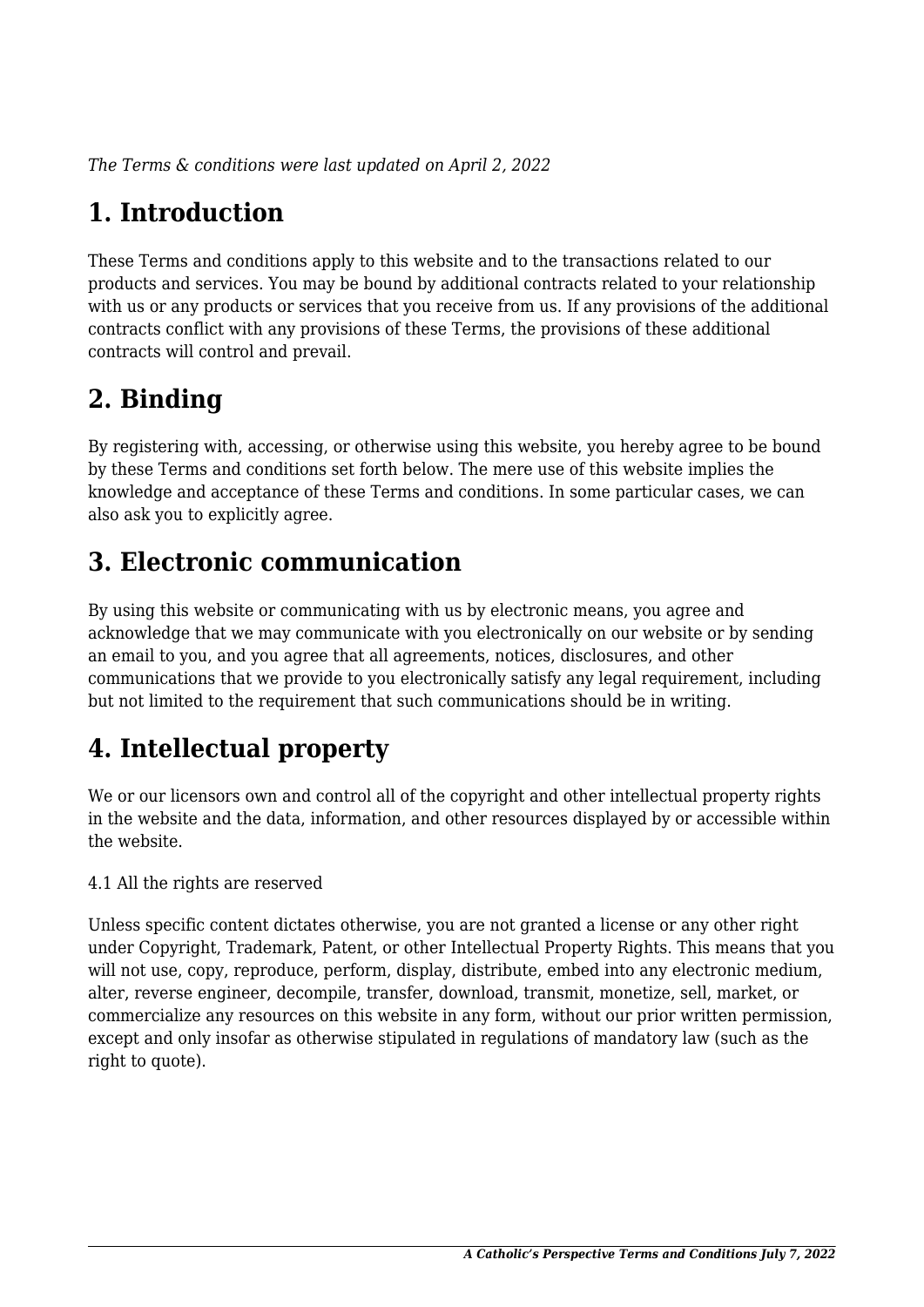### **5. Newsletter**

Notwithstanding the foregoing, you may forward our newsletter in the electronic form to others who may be interested in visiting our website.

# **6. Third-party property**

Our website may include hyperlinks or other references to other party's websites. We do not monitor or review the content of other party's websites which are linked to from this website. Products or services offered by other websites shall be subject to the applicable Terms and Conditions of those third parties. Opinions expressed or material appearing on those websites are not necessarily shared or endorsed by us.

We will not be responsible for any privacy practices or content of these sites. You bear all risks associated with the use of these websites and any related third-party services. We will not accept any responsibility for any loss or damage in whatever manner, however caused, resulting from your disclosure to third parties of personal information.

#### **7. Responsible use**

By visiting our website, you agree to use it only for the purposes intended and as permitted by these Terms, any additional contracts with us, and applicable laws, regulations, and generally accepted online practices and industry guidelines. You must not use our website or services to use, publish or distribute any material which consists of (or is linked to) malicious computer software; use data collected from our website for any direct marketing activity, or conduct any systematic or automated data collection activities on or in relation to our website.

Engaging in any activity that causes, or may cause, damage to the website or that interferes with the performance, availability, or accessibility of the website is strictly prohibited.

#### **8. Content posted by you**

We may provide various open communication tools on our website, such as blog comments, blog posts, forums, message boards, ratings and reviews, and various social media services. It might not be feasible for us to screen or monitor all content that you or others may share or submit on or through our website. However, we reserve the right to review the content and to monitor all use of and activity on our website, and remove or reject any content in our sole discretion. By posting information or otherwise using any open communication tools as mentioned, you agree that your content will comply with these Terms and Conditions and must not be illegal or unlawful or infringe any person's legal rights.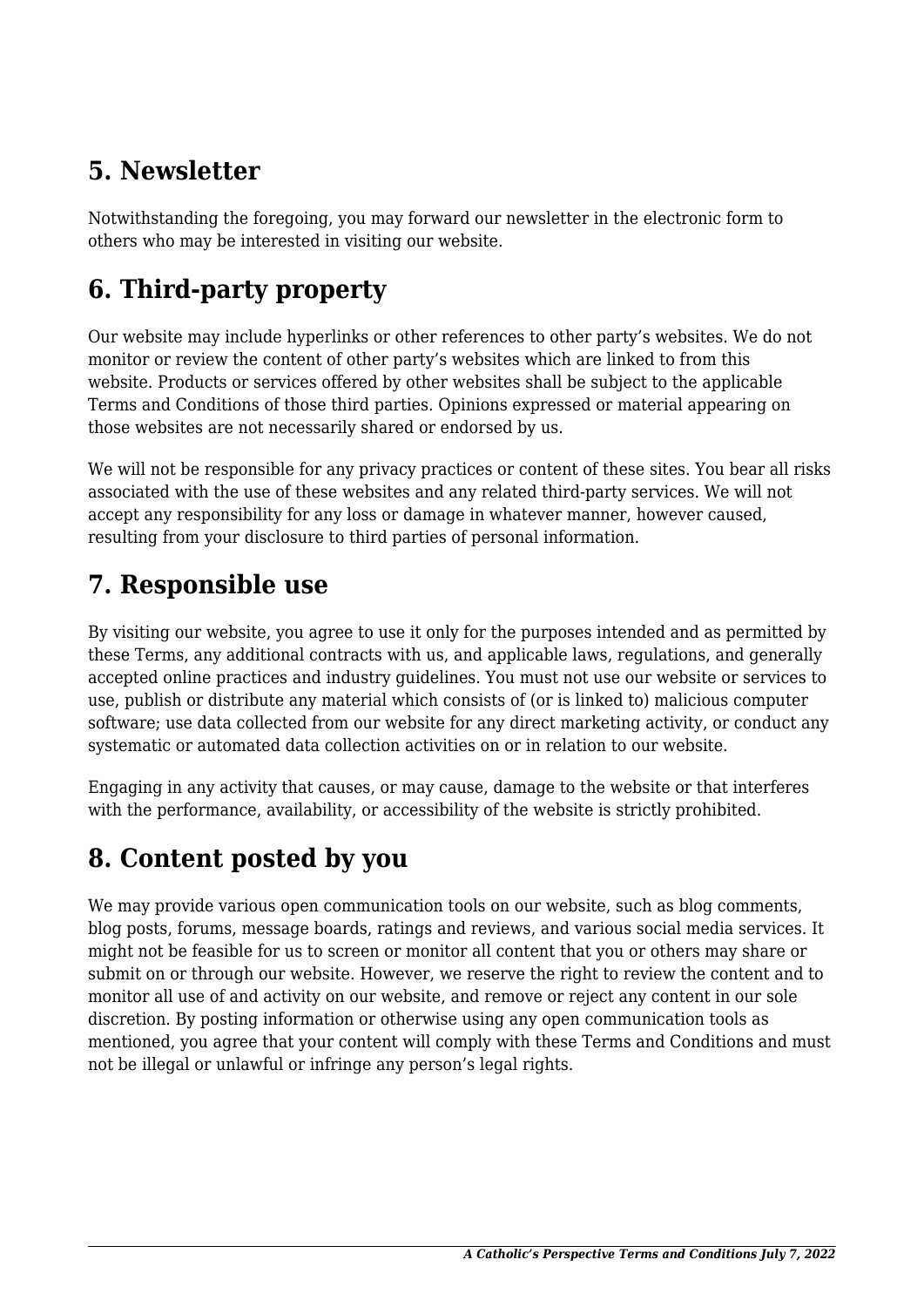### **9. Idea submission**

Do not submit any ideas, inventions, works of authorship, or other information that can be considered your own intellectual property that you would like to present to us unless we have first signed an agreement regarding the intellectual property or a non-disclosure agreement. If you disclose it to us absent such written agreement, you grant to us a worldwide, irrevocable, non-exclusive, royalty-free license to use, reproduce, store, adapt, publish, translate and distribute your content in any existing or future media.

# **10. Termination of use**

We may, in our sole discretion, at any time modify or discontinue access to, temporarily or permanently, the website or any Service thereon. You agree that we will not be liable to you or any third party for any such modification, suspension or discontinuance of your access to, or use of, the website or any content that you may have shared on the website. You will not be entitled to any compensation or other payment, even if certain features, settings, and/or any Content you have contributed or have come to rely on, are permanently lost. You must not circumvent or bypass, or attempt to circumvent or bypass, any access restriction measures on our website.

# **11. Warranties and liability**

Nothing in this section will limit or exclude any warranty implied by law that it would be unlawful to limit or to exclude. This website and all content on the website are provided on an "as is" and "as available" basis and may include inaccuracies or typographical errors. We expressly disclaim all warranties of any kind, whether express or implied, as to the availability, accuracy, or completeness of the Content. We make no warranty that:

- this website or our content will meet your requirements;
- this website will be available on an uninterrupted, timely, secure, or error-free basis.

Nothing on this website constitutes or is meant to constitute, legal, financial or medical advice of any kind. If you require advice you should consult an appropriate professional.

The following provisions of this section will apply to the maximum extent permitted by applicable law and will not limit or exclude our liability in respect of any matter which it would be unlawful or illegal for us to limit or to exclude our liability. In no event will we be liable for any direct or indirect damages (including any damages for loss of profits or revenue, loss or corruption of data, software or database, or loss of or harm to property or data) incurred by you or any third party, arising from your access to, or use of, our website.

Except to the extent any additional contract expressly states otherwise, our maximum liability to you for all damages arising out of or related to the website or any products and services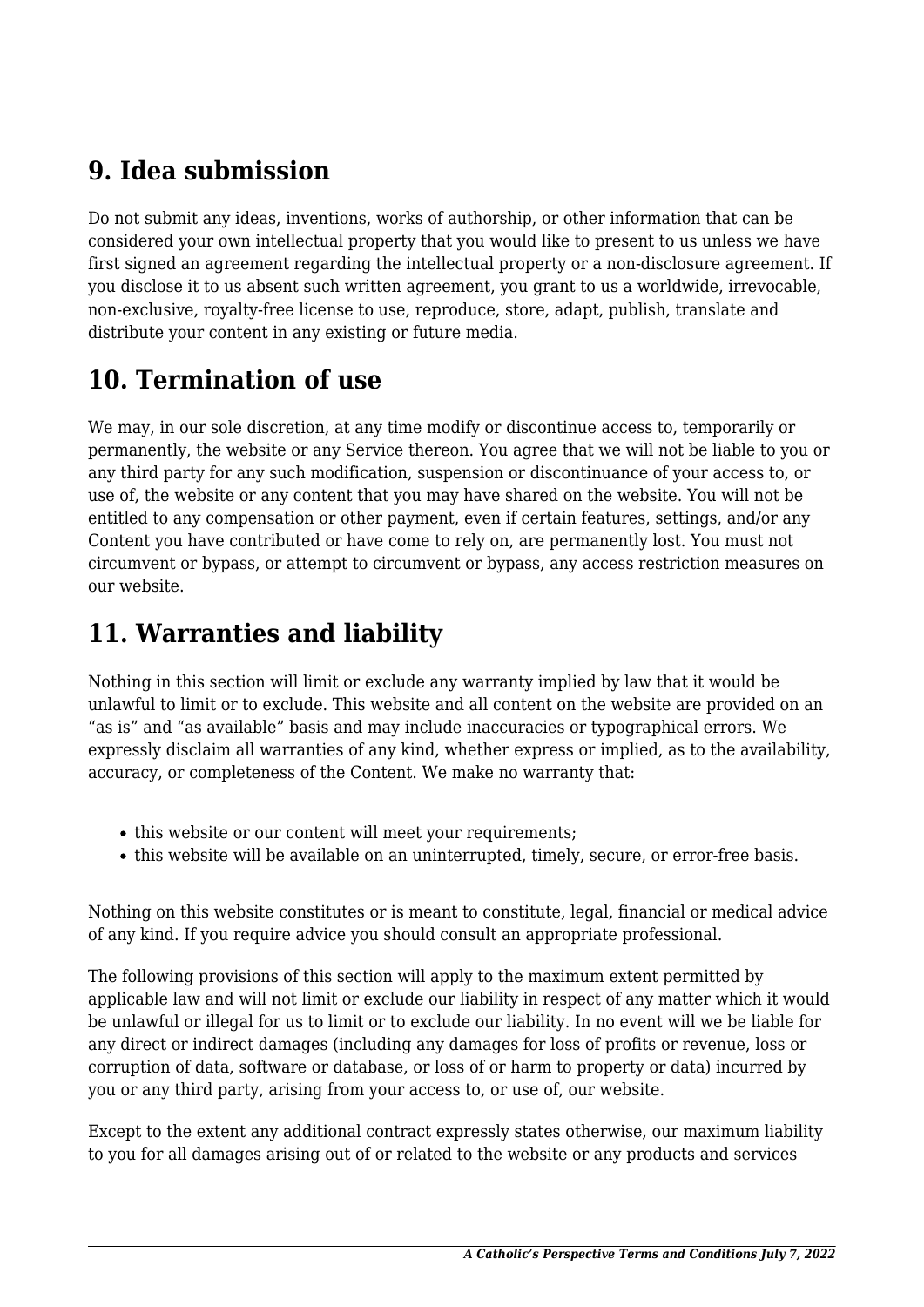marketed or sold through the website, regardless of the form of legal action that imposes liability (whether in contract, equity, negligence, intended conduct, tort or otherwise) will be limited to the total price that you paid to us to purchase such products or services or use the website. Such limit will apply in the aggregate to all of your claims, actions and causes of action of every kind and nature.

# **12. Privacy**

To access our website and/or services, you may be required to provide certain information about yourself as part of the registration process. You agree that any information you provide will always be accurate, correct, and up to date.

# **13. Export restrictions / Legal compliance**

Access to the website from territories or countries where the Content or purchase of the products or Services sold on the website is illegal is prohibited. You may not use this website in violation of export laws and regulations of United States.

### **14. Affiliate marketing**

Through this Website we may engage in affiliate marketing whereby we receive a percentage of or a commission on the sale of services or products on or through this website. We may also accept sponsorships or other forms of advertising compensation from businesses. This disclosure is intended to comply with legal requirements on marketing and advertising which may apply, such as the US Federal Trade Commission Rules.

#### **15. Assignment**

You may not assign, transfer or sub-contract any of your rights and/or obligations under these Terms and conditions, in whole or in part, to any third party without our prior written consent. Any purported assignment in violation of this Section will be null and void.

# **16. Breaches of these Terms and conditions**

Without prejudice to our other rights under these Terms and Conditions, if you breach these Terms and Conditions in any way, we may take such action as we deem appropriate to deal with the breach, including temporarily or permanently suspending your access to the website, contacting your internet service provider to request that they block your access to the website, and/or commence legal action against you.

# **17. Force majeure**

Except for obligations to pay money hereunder, no delay, failure or omission by either party to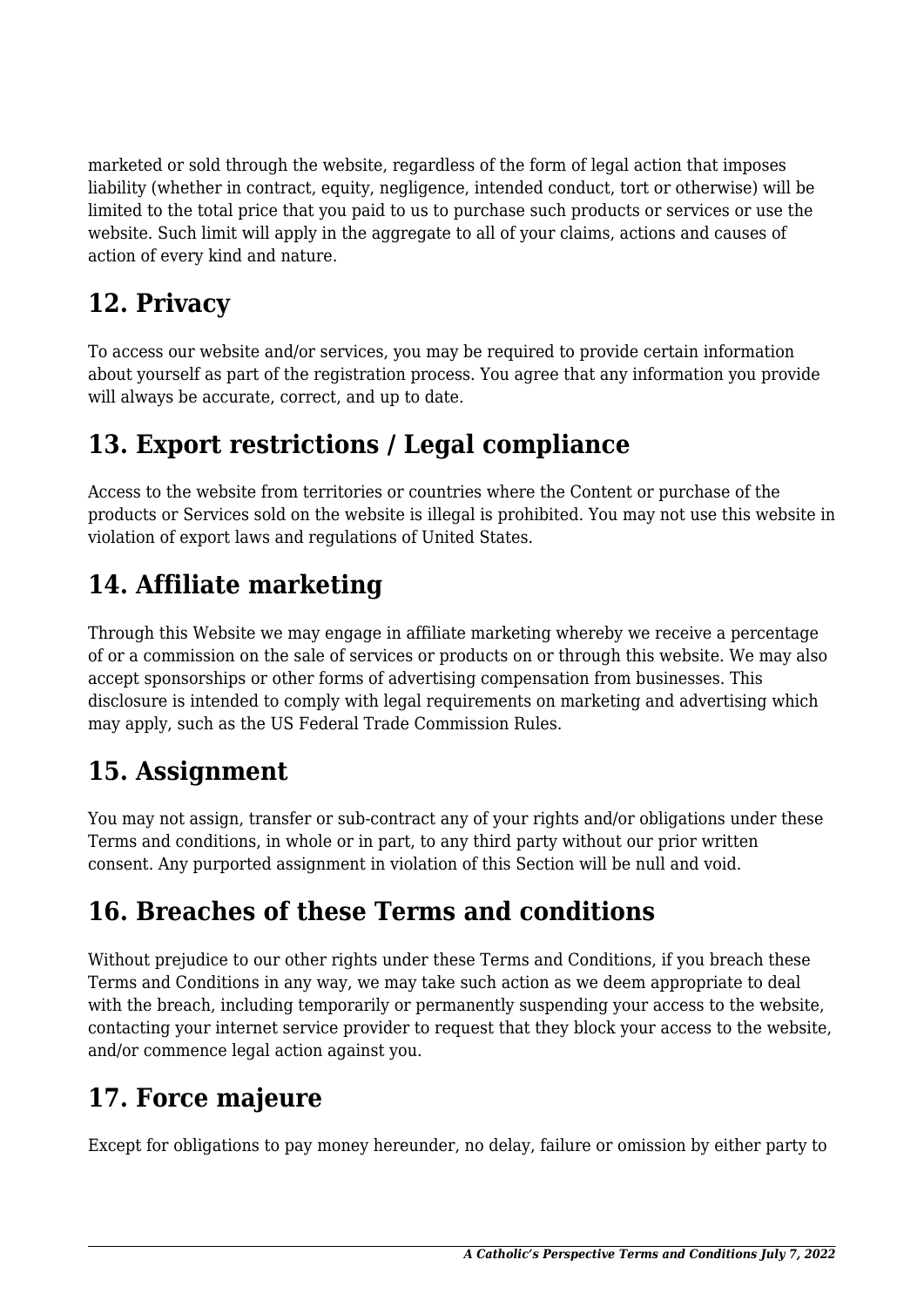carry out or observe any of its obligations hereunder will be deemed to be a breach of these Terms and conditions if and for as long as such delay, failure or omission arises from any cause beyond the reasonable control of that party.

# **18. Indemnification**

You agree to indemnify, defend and hold us harmless, from and against any and all claims, liabilities, damages, losses and expenses, relating to your violation of these Terms and conditions, and applicable laws, including intellectual property rights and privacy rights. You will promptly reimburse us for our damages, losses, costs and expenses relating to or arising out of such claims.

### **19. Waiver**

Failure to enforce any of the provisions set out in these Terms and Conditions and any Agreement, or failure to exercise any option to terminate, shall not be construed as waiver of such provisions and shall not affect the validity of these Terms and Conditions or of any Agreement or any part thereof, or the right thereafter to enforce each and every provision.

### **20. Language**

These Terms and Conditions will be interpreted and construed exclusively in English. All notices and correspondence will be written exclusively in that language.

#### **21. Entire agreement**

These Terms and Conditions shall constitute the entire agreement between you and A Catholic's Perspective in relation to your use of this website.

#### **22. Updating of these Terms and conditions**

We may update these Terms and Conditions from time to time. It is your obligation to periodically check these Terms and Conditions for changes or updates. The date provided at the beginning of these Terms and Conditions is the latest revision date. Changes to these Terms and Conditions will become effective upon such changes being posted to this website. Your continued use of this website following the posting of changes or updates will be considered notice of your acceptance to abide by and be bound by these Terms and Conditions.

# **23. Choice of Law and Jurisdiction**

These Terms and Conditions shall be governed by the laws of United States. Any disputes relating to these Terms and Conditions shall be subject to the jurisdiction of the courts of United States. If any part or provision of these Terms and Conditions is found by a court or